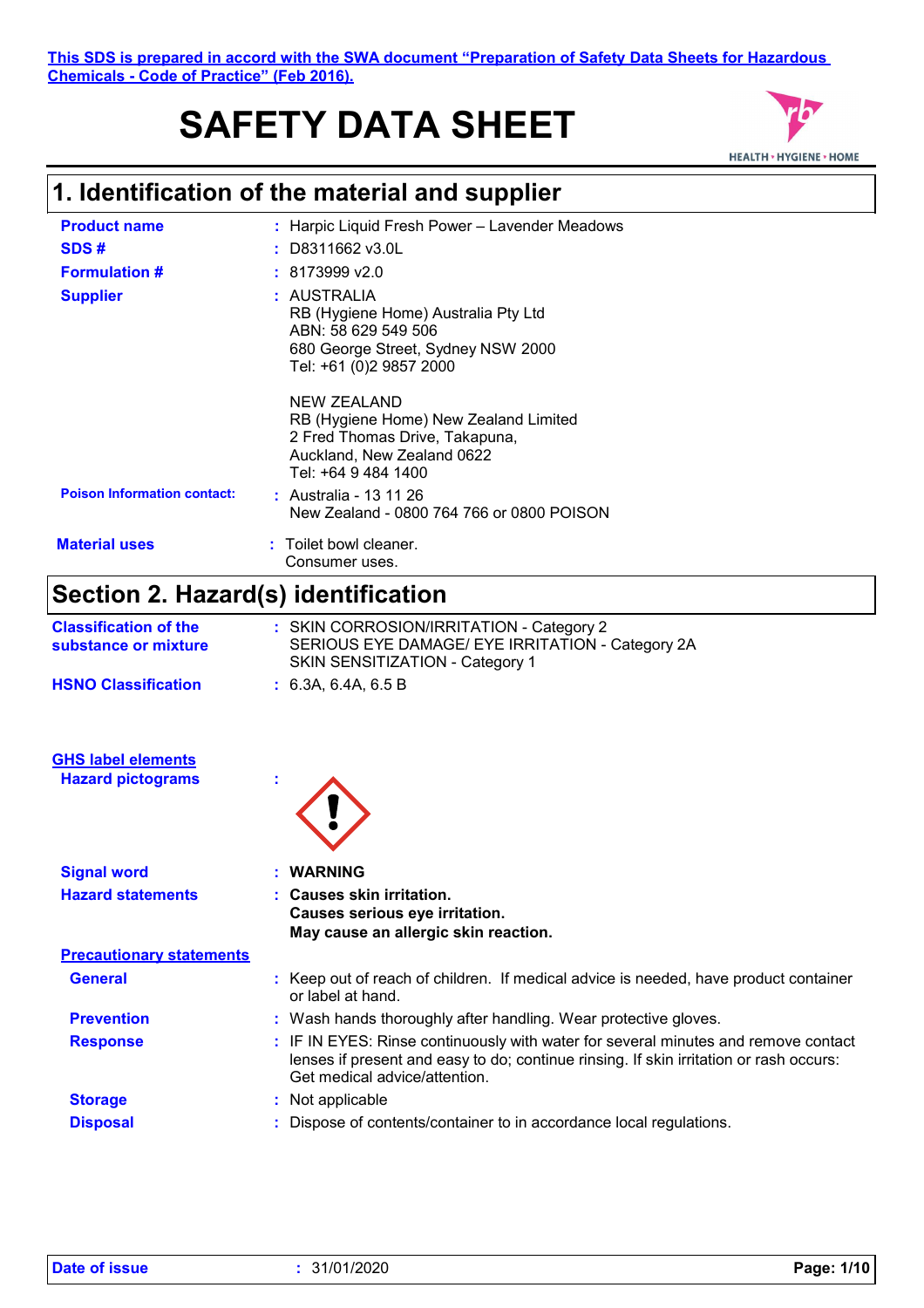## **Section 2. Hazard(s) identification**

| <b>Additional information</b>                                               | : No known significant effects or critical hazards. |
|-----------------------------------------------------------------------------|-----------------------------------------------------|
| <b>Recommendations</b>                                                      | : No known significant effects or critical hazards. |
| <b>Recommendations</b>                                                      | : No known significant effects or critical hazards. |
| <b>Other hazards which do not : None known.</b><br>result in classification |                                                     |

## **Section 3. Composition and ingredient information**

| <b>Substance/mixture</b><br>Mixture                                                        |            |                   |
|--------------------------------------------------------------------------------------------|------------|-------------------|
| Ingredient name                                                                            | $\%$ (w/w) | <b>CAS number</b> |
| 5-chloro-2-methyl-4-isothiazolin-3-one and 2-methyl-2H -<br>$\vert$ isothiazol-3-one (3:1) | $\prec$    | 55965-84-9        |
| Benzalkonium chloride                                                                      | $\lt'$     | 68551-12-2        |
|                                                                                            |            |                   |

 **Other Non-hazardous ingredients to 100%**

**Occupational exposure limits, if available, are listed in Section 8.**

#### **Section 4. First aid measures**

#### **Description of necessary first aid measures**

| Eye contact         | : Immediately flush eyes with plenty of water, occasionally lifting the upper and lower<br>eyelids. Check for and remove any contact lenses. Continue to rinse for at least 10<br>minutes. Get medical attention.                                                                                                                                                                                                                                                                                                                                                                                                                                                                                                                                                                                                            |
|---------------------|------------------------------------------------------------------------------------------------------------------------------------------------------------------------------------------------------------------------------------------------------------------------------------------------------------------------------------------------------------------------------------------------------------------------------------------------------------------------------------------------------------------------------------------------------------------------------------------------------------------------------------------------------------------------------------------------------------------------------------------------------------------------------------------------------------------------------|
| <b>Inhalation</b>   | : Remove victim to fresh air and keep at rest in a position comfortable for breathing.<br>If not breathing, if breathing is irregular or if respiratory arrest occurs, provide<br>artificial respiration or oxygen by trained personnel. It may be dangerous to the<br>person providing aid to give mouth-to-mouth resuscitation. Get medical attention if<br>adverse health effects persist or are severe. If unconscious, place in recovery<br>position and get medical attention immediately. Maintain an open airway. Loosen<br>tight clothing such as a collar, tie, belt or waistband.                                                                                                                                                                                                                                 |
| <b>Skin contact</b> | : Wash with plenty of soap and water. Remove contaminated clothing and shoes.<br>Wash contaminated clothing thoroughly with water before removing it, or wear<br>gloves. Continue to rinse for at least 10 minutes. Get medical attention. In the<br>event of any complaints or symptoms, avoid further exposure. Wash clothing<br>before reuse. Clean shoes thoroughly before reuse.                                                                                                                                                                                                                                                                                                                                                                                                                                        |
| <b>Ingestion</b>    | : Wash out mouth with water. Remove dentures if any. Remove victim to fresh air<br>and keep at rest in a position comfortable for breathing. If material has been<br>swallowed and the exposed person is conscious, give small quantities of water to<br>drink. Stop if the exposed person feels sick as vomiting may be dangerous. Do not<br>induce vomiting unless directed to do so by medical personnel. If vomiting occurs,<br>the head should be kept low so that vomit does not enter the lungs. Get medical<br>attention if adverse health effects persist or are severe. Never give anything by<br>mouth to an unconscious person. If unconscious, place in recovery position and get<br>medical attention immediately. Maintain an open airway. Loosen tight clothing such<br>as a collar, tie, belt or waistband. |

|                                       | Most important symptoms/effects, acute and delayed             |  |
|---------------------------------------|----------------------------------------------------------------|--|
| <b>Potential acute health effects</b> |                                                                |  |
| <b>Eye contact</b>                    | : Causes serious eye irritation.                               |  |
| <b>Inhalation</b>                     | : No known significant effects or critical hazards.            |  |
| <b>Skin contact</b>                   | : Causes skin irritation. May cause an allergic skin reaction. |  |
| <b>Ingestion</b>                      | : No known significant effects or critical hazards.            |  |
| Over-exposure sinns/symptoms          |                                                                |  |

**Over-exposure signs/symptoms**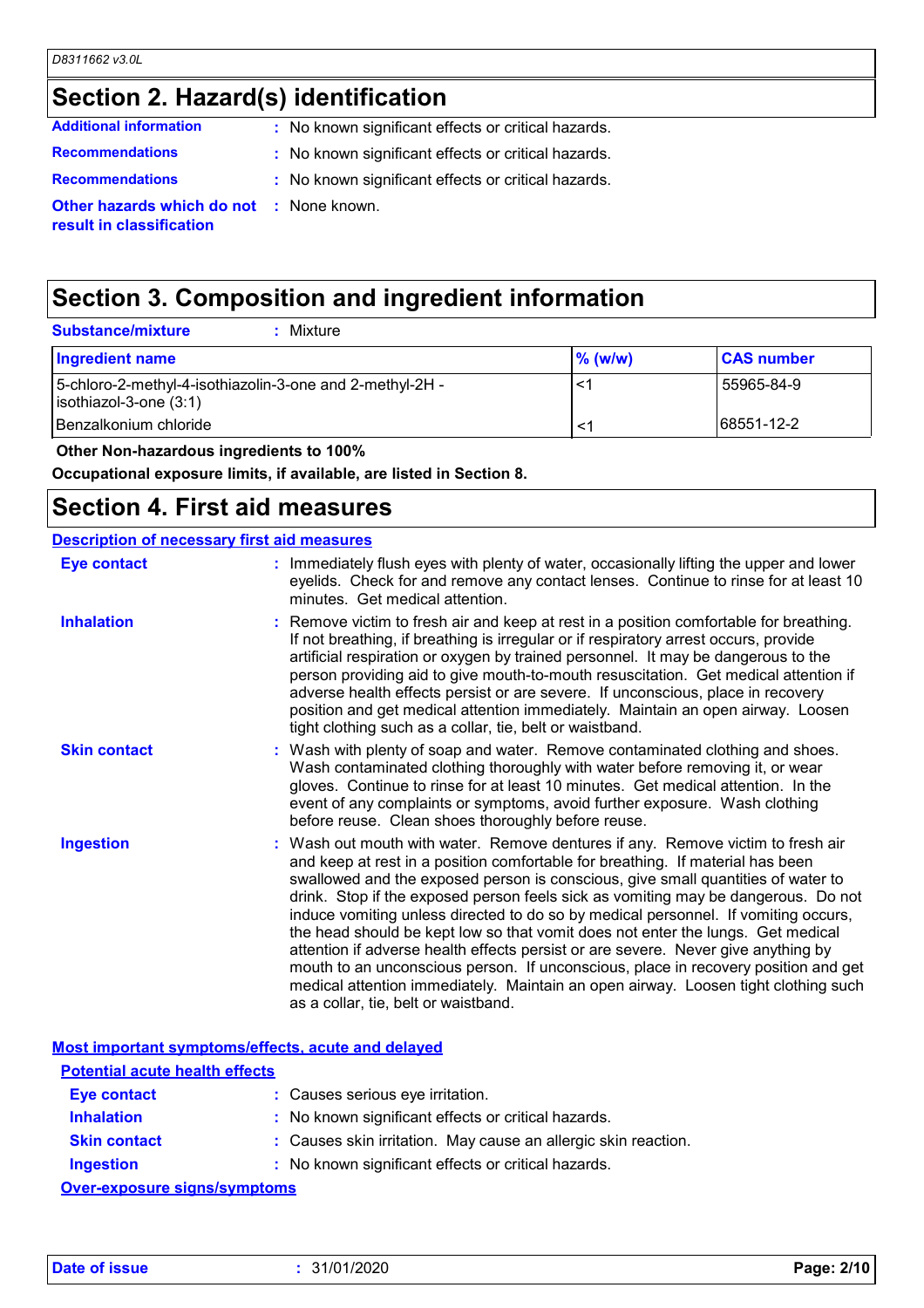## **Section 4. First aid measures**

| <b>Eye contact</b>                | : Adverse symptoms may include the following:<br>pain or irritation<br>watering<br>redness                                                                                                                                                                               |
|-----------------------------------|--------------------------------------------------------------------------------------------------------------------------------------------------------------------------------------------------------------------------------------------------------------------------|
| <b>Inhalation</b>                 | : No specific data.                                                                                                                                                                                                                                                      |
| <b>Skin contact</b>               | : Adverse symptoms may include the following:<br>irritation<br>redness                                                                                                                                                                                                   |
| <b>Ingestion</b>                  | : No specific data.                                                                                                                                                                                                                                                      |
|                                   | <u>Indication of immediate medical attention and special treatment needed, if necessary</u>                                                                                                                                                                              |
| <b>Notes to physician</b>         | : Treat symptomatically. Contact poison treatment specialist immediately if large<br>quantities have been ingested or inhaled.                                                                                                                                           |
| <b>Specific treatments</b>        | : No specific treatment.                                                                                                                                                                                                                                                 |
| <b>Protection of first-aiders</b> | : No action shall be taken involving any personal risk or without suitable training. It<br>may be dangerous to the person providing aid to give mouth-to-mouth resuscitation.<br>Wash contaminated clothing thoroughly with water before removing it, or wear<br>gloves. |
|                                   |                                                                                                                                                                                                                                                                          |

**See toxicological information (Section 11)**

## **Section 5. Fire-fighting measures**

| <b>Extinguishing media</b>                             |                                                                                                                                                                                                     |
|--------------------------------------------------------|-----------------------------------------------------------------------------------------------------------------------------------------------------------------------------------------------------|
| <b>Suitable extinguishing</b><br>media                 | : Use an extinguishing agent suitable for the surrounding fire.                                                                                                                                     |
| <b>Unsuitable extinguishing</b><br>media               | $:$ None known.                                                                                                                                                                                     |
| <b>Specific hazards arising</b><br>from the chemical   | : No specific fire or explosion hazard.                                                                                                                                                             |
| <b>Hazardous thermal</b><br>decomposition products     | : No specific data.                                                                                                                                                                                 |
| <b>Special protective actions</b><br>for fire-fighters | : Promptly isolate the scene by removing all persons from the vicinity of the incident if<br>there is a fire. No action shall be taken involving any personal risk or without<br>suitable training. |
| <b>Special protective actions</b><br>for fire-fighters | : Fire-fighters should wear appropriate protective equipment and self-contained<br>breathing apparatus (SCBA) with a full face-piece operated in positive pressure<br>mode.                         |

## **Section 6. Accidental release measures**

|                                  | Personal precautions, protective equipment and emergency procedures                                                                                                                                                                                                                                                                                                                                              |            |
|----------------------------------|------------------------------------------------------------------------------------------------------------------------------------------------------------------------------------------------------------------------------------------------------------------------------------------------------------------------------------------------------------------------------------------------------------------|------------|
| For non-emergency<br>personnel   | : No action shall be taken involving any personal risk or without suitable training.<br>Evacuate surrounding areas. Keep unnecessary and unprotected personnel from<br>entering. Do not touch or walk through spilled material. Avoid breathing vapor or<br>mist. Provide adequate ventilation. Wear appropriate respirator when ventilation is<br>inadequate. Put on appropriate personal protective equipment. |            |
| For emergency responders         | : If specialized clothing is required to deal with the spillage, take note of any<br>information in Section 8 on suitable and unsuitable materials. See also the<br>information in "For non-emergency personnel".                                                                                                                                                                                                |            |
| <b>Environmental precautions</b> | : Avoid dispersal of spilled material and runoff and contact with soil, waterways,<br>drains and sewers. Inform the relevant authorities if the product has caused<br>environmental pollution (sewers, waterways, soil or air).                                                                                                                                                                                  |            |
| Date of issue                    | : 31/01/2020                                                                                                                                                                                                                                                                                                                                                                                                     | Page: 3/10 |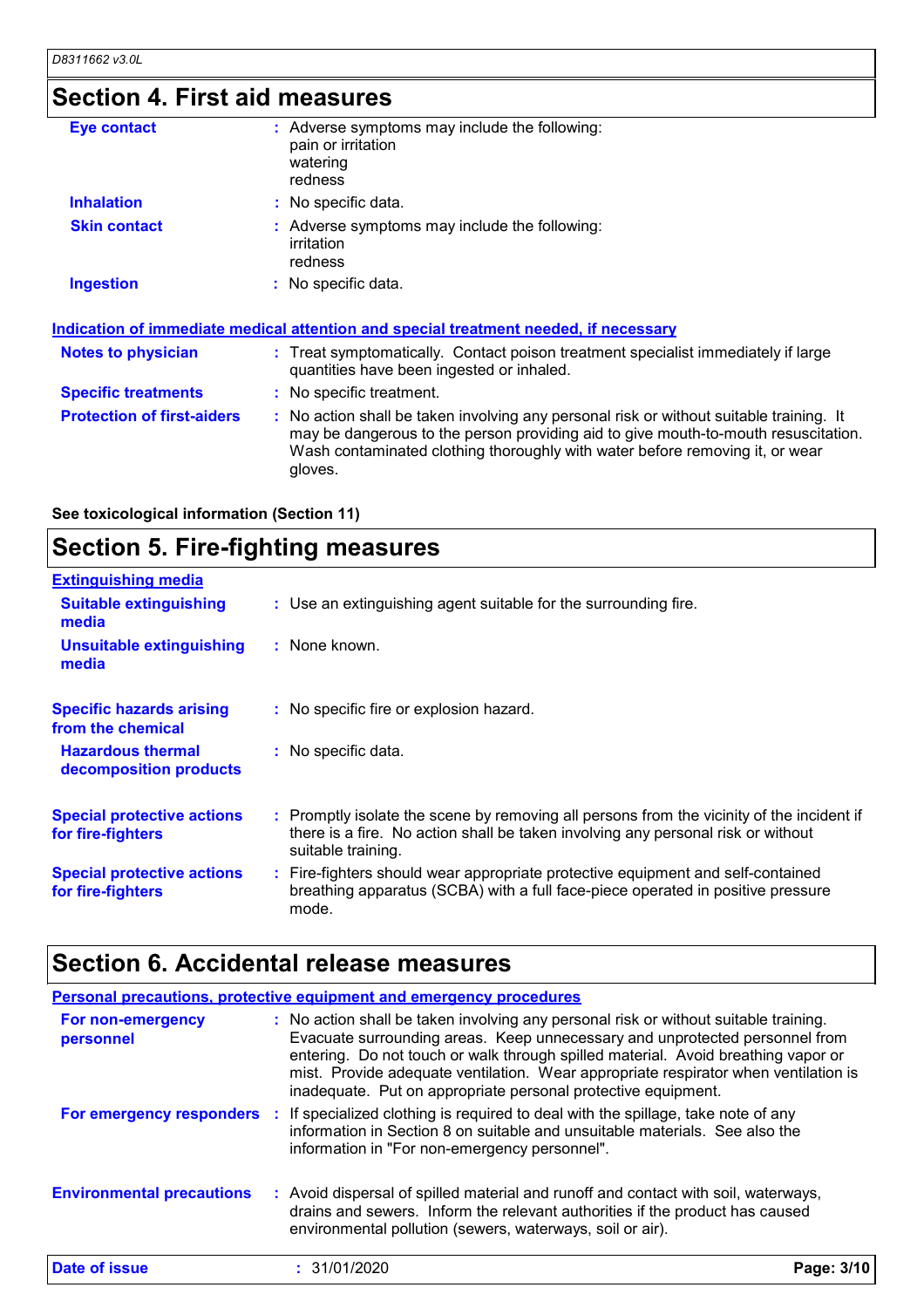### **Section 6. Accidental release measures**

#### **Methods and materials for containment and cleaning up**

| <b>Small spill</b> | : Stop leak if without risk. Move containers from spill area. Dilute with water and mop<br>up if water-soluble. Alternatively, or if water-insoluble, absorb with an inert dry<br>material and place in an appropriate waste disposal container. Dispose of via a<br>licensed waste disposal contractor.                                                                                                                                                                                                                                                                                                                                                                                                        |
|--------------------|-----------------------------------------------------------------------------------------------------------------------------------------------------------------------------------------------------------------------------------------------------------------------------------------------------------------------------------------------------------------------------------------------------------------------------------------------------------------------------------------------------------------------------------------------------------------------------------------------------------------------------------------------------------------------------------------------------------------|
| <b>Large spill</b> | : Stop leak if without risk. Move containers from spill area. Approach release from<br>upwind. Prevent entry into sewers, water courses, basements or confined areas.<br>Wash spillages into an effluent treatment plant or proceed as follows. Contain and<br>collect spillage with non-combustible, absorbent material e.g. sand, earth,<br>vermiculite or diatomaceous earth and place in container for disposal according to<br>local regulations (see Section 13). Dispose of via a licensed waste disposal<br>contractor. Contaminated absorbent material may pose the same hazard as the<br>spilled product. Note: see Section 1 for emergency contact information and Section<br>13 for waste disposal. |

**See Section 1 for emergency contact information.**

**See Section 8 for information on appropriate personal protective equipment.**

**See Section 13 for additional waste treatment information.**

### **Section 7. Handling and storage**

| <b>Precautions for safe handling</b>                                             |                                                                                                                                                                                                                                                                                                                                                                                                                                                                                                                                                                                                                                                                     |
|----------------------------------------------------------------------------------|---------------------------------------------------------------------------------------------------------------------------------------------------------------------------------------------------------------------------------------------------------------------------------------------------------------------------------------------------------------------------------------------------------------------------------------------------------------------------------------------------------------------------------------------------------------------------------------------------------------------------------------------------------------------|
| <b>Protective measures</b>                                                       | : Put on appropriate personal protective equipment (see Section 8). Persons with a<br>history of skin sensitization problems should not be employed in any process in<br>which this product is used. Do not get in eyes or on skin or clothing. Do not ingest.<br>Avoid breathing vapor or mist. Keep in the original container or an approved<br>alternative made from a compatible material, kept tightly closed when not in use.<br>Empty containers retain product residue and can be hazardous. Do not reuse<br>container.                                                                                                                                     |
| <b>Advice on general</b><br>occupational hygiene                                 | : Eating, drinking and smoking should be prohibited in areas where this material is<br>handled, stored and processed. Workers should wash hands and face before<br>eating, drinking and smoking. Remove contaminated clothing and protective<br>equipment before entering eating areas. See also Section 8 for additional<br>information on hygiene measures.                                                                                                                                                                                                                                                                                                       |
| <b>Conditions for safe storage,</b><br>including any<br><b>incompatibilities</b> | Do not store above the following temperature: $30^{\circ}$ C (86 $^{\circ}$ F). Store in accordance<br>with local regulations. Store in original container protected from direct sunlight in a<br>dry, cool and well-ventilated area, away from incompatible materials (see Section 10)<br>and food and drink. Keep container tightly closed and sealed until ready for use.<br>Containers that have been opened must be carefully resealed and kept upright to<br>prevent leakage. Do not store in unlabeled containers. Use appropriate<br>containment to avoid environmental contamination. See Section 10 for incompatible<br>materials before handling or use. |

#### **Section 8. Exposure controls and personal protection**

| <b>Control parameters</b>                  |                                                                                                         |            |
|--------------------------------------------|---------------------------------------------------------------------------------------------------------|------------|
| <b>Australia</b>                           |                                                                                                         |            |
| <b>Occupational exposure limits</b>        |                                                                                                         |            |
| None.                                      |                                                                                                         |            |
| <b>New Zealand</b>                         |                                                                                                         |            |
| <b>Occupational exposure limits</b>        | : No exposure standard allocated.                                                                       |            |
| <b>Appropriate engineering</b><br>controls | : Good general ventilation should be sufficient to control worker exposure to airborne<br>contaminants. |            |
| Date of issue                              | : 31/01/2020                                                                                            | Page: 4/10 |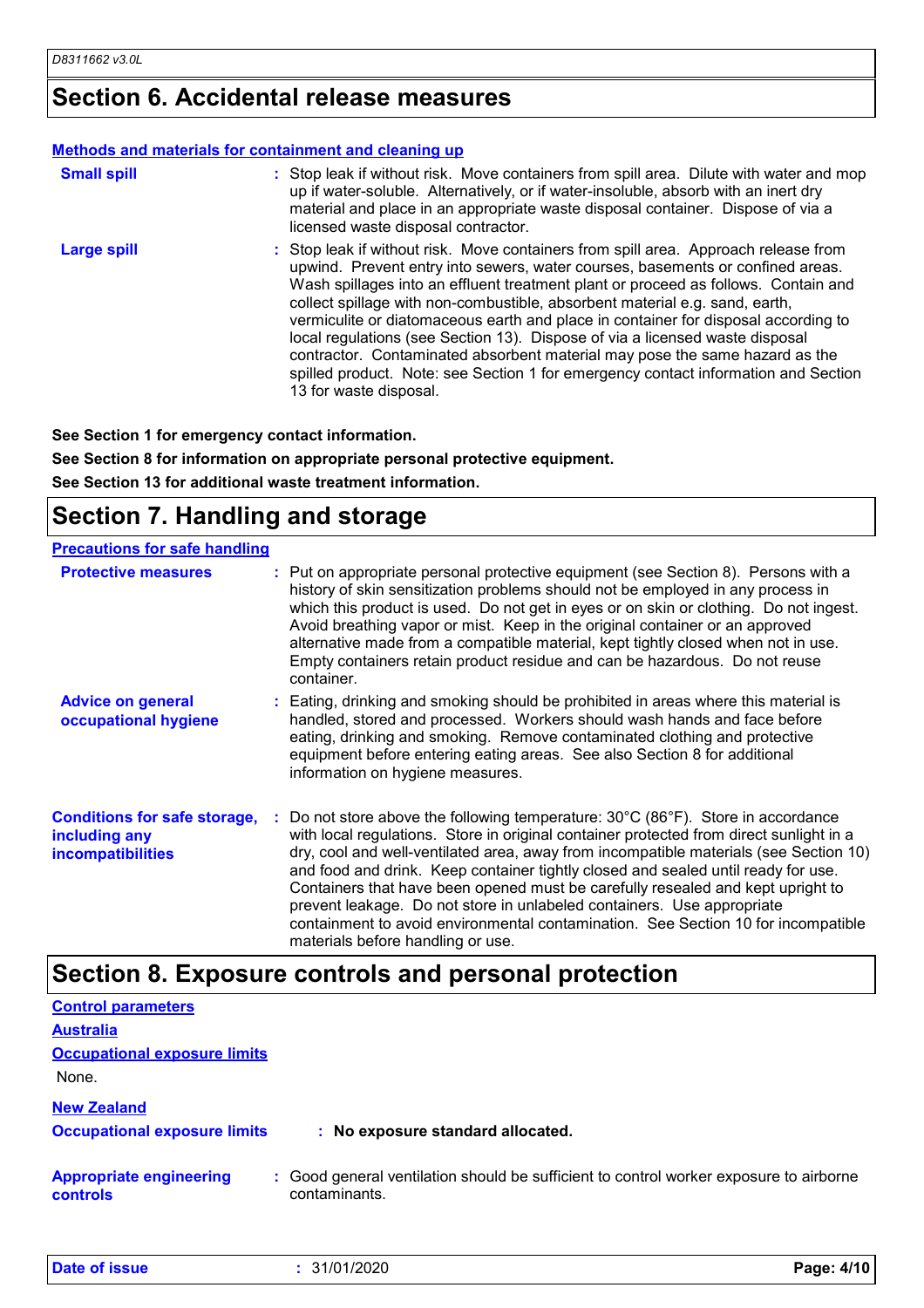## **Section 8. Exposure controls and personal protection**

| <b>Environmental exposure</b><br><b>controls</b> | : Emissions from ventilation or work process equipment should be checked to ensure<br>they comply with the requirements of environmental protection legislation. In some<br>cases, fume scrubbers, filters or engineering modifications to the process<br>equipment will be necessary to reduce emissions to acceptable levels.                                                                                                                                             |
|--------------------------------------------------|-----------------------------------------------------------------------------------------------------------------------------------------------------------------------------------------------------------------------------------------------------------------------------------------------------------------------------------------------------------------------------------------------------------------------------------------------------------------------------|
| <b>Individual protection measures</b>            |                                                                                                                                                                                                                                                                                                                                                                                                                                                                             |
| <b>Hygiene measures</b>                          | : Wash hands, forearms and face thoroughly after handling chemical products, before<br>eating, smoking and using the lavatory and at the end of the working period.<br>Appropriate techniques should be used to remove potentially contaminated clothing.<br>Contaminated work clothing should not be allowed out of the workplace. Wash<br>contaminated clothing before reusing. Ensure that eyewash stations and safety<br>showers are close to the workstation location. |
| <b>Eye/face protection</b>                       | : Safety eyewear complying with an approved standard should be used when a risk<br>assessment indicates this is necessary to avoid exposure to liquid splashes, mists,<br>gases or dusts. If contact is possible, the following protection should be worn,<br>unless the assessment indicates a higher degree of protection: chemical splash<br>goggles.                                                                                                                    |
| <b>Skin protection</b>                           |                                                                                                                                                                                                                                                                                                                                                                                                                                                                             |
| <b>Hand protection</b>                           | Considering the parameters specified by the glove manufacturer, check during use<br>that the gloves are still retaining their protective properties. It should be noted that<br>the time to breakthrough for any glove material may be different for different glove<br>manufacturers. In the case of mixtures, consisting of several substances, the<br>protection time of the gloves cannot be accurately estimated.                                                      |
| <b>Body protection</b>                           | : Personal protective equipment for the body should be selected based on the task<br>being performed and the risks involved and should be approved by a specialist<br>before handling this product.                                                                                                                                                                                                                                                                         |
| <b>Other skin protection</b>                     | : Appropriate footwear and any additional skin protection measures should be<br>selected based on the task being performed and the risks involved and should be<br>approved by a specialist before handling this product.                                                                                                                                                                                                                                                   |
| <b>Respiratory protection</b>                    | Based on the hazard and potential for exposure, select a respirator that meets the<br>appropriate standard or certification. Respirators must be used according to a<br>respiratory protection program to ensure proper fitting, training, and other important<br>aspects of use.                                                                                                                                                                                           |

## **Section 9. Physical and chemical properties**

| <b>Appearance</b>                               |                                                                        |
|-------------------------------------------------|------------------------------------------------------------------------|
| <b>Physical state</b>                           | : Liquid. [Clear.]                                                     |
| <b>Color</b>                                    | : Purple.                                                              |
| <b>Odor</b>                                     | $:$ Fresh Lavender.                                                    |
| <b>Odor threshold</b>                           | : Not determined                                                       |
| рH                                              | : 3.9 to 4.1 [Conc. (% w/w): 100%]                                     |
| <b>Melting point</b>                            | : Not determined                                                       |
| <b>Boiling point</b>                            | : Not determined                                                       |
| <b>Flash point</b>                              | : Closed cup: $>93.3^{\circ}$ C ( $>199.9^{\circ}$ F)                  |
| <b>Evaporation rate</b>                         | : Not determined                                                       |
| <b>Flammability (solid, gas)</b>                | : Not determined                                                       |
| Lower and upper explosive<br>(flammable) limits | : Not determined                                                       |
| <b>Vapor pressure</b>                           | : Not determined                                                       |
| <b>Vapor density</b>                            | : Not determined                                                       |
| <b>Relative density</b>                         | $: 0.98$ to 1.02                                                       |
| <b>Solubility</b>                               | : Easily soluble in the following materials: cold water and hot water. |
| <b>Solubility in water</b>                      | : Not determined                                                       |

**Appearance**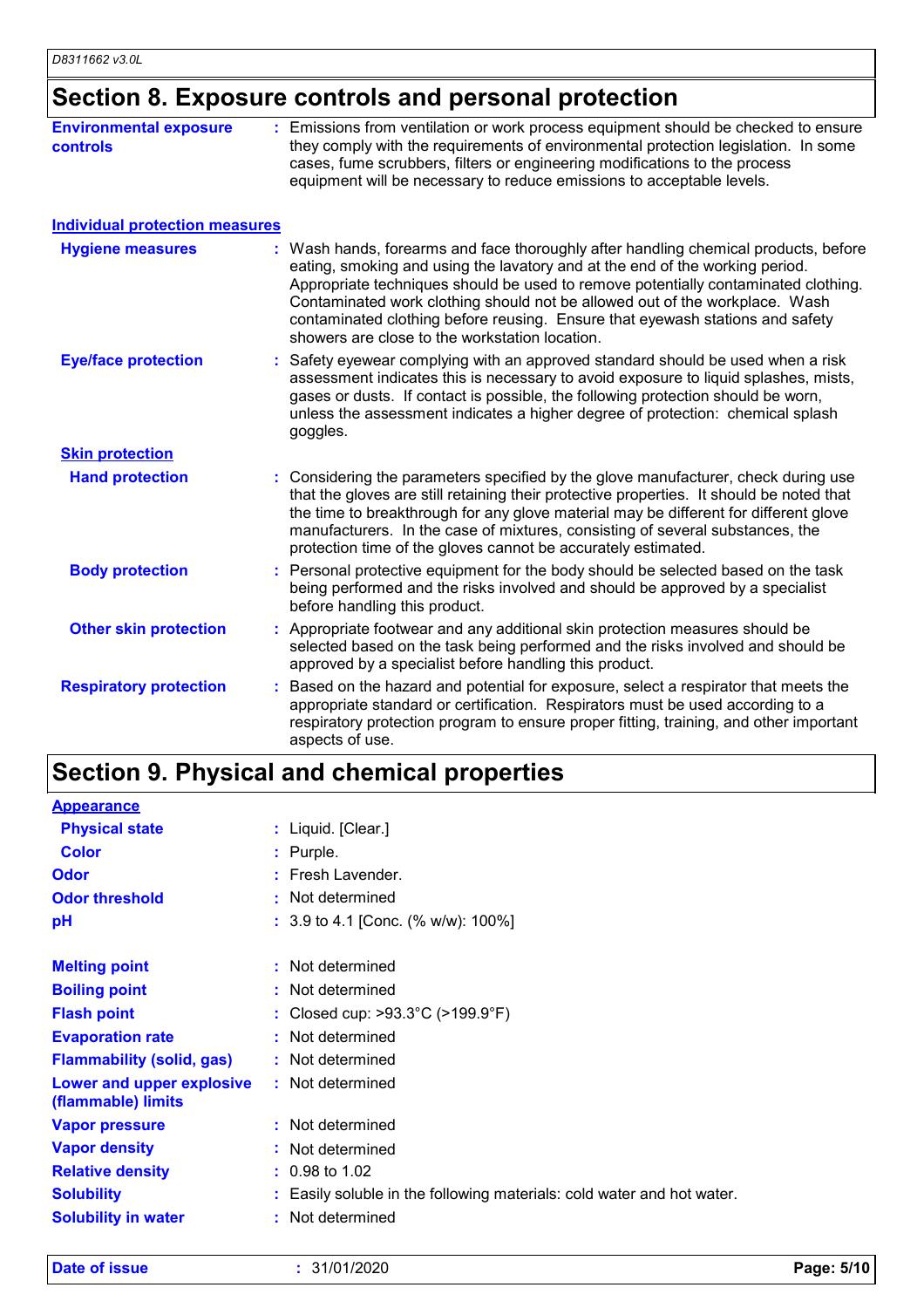## **Section 9. Physical and chemical properties**

| <b>Partition coefficient: n-</b><br>octanol/water | : Not determined                                                       |
|---------------------------------------------------|------------------------------------------------------------------------|
| <b>Auto-ignition temperature</b>                  | : Not determined                                                       |
| <b>Decomposition temperature</b>                  | : Not determined                                                       |
| <b>Viscosity</b>                                  | : Dynamic (room temperature): 200 to 400 mPa $\cdot$ s (200 to 400 cP) |
| Flow time (ISO 2431)                              | : Not determined                                                       |
|                                                   |                                                                        |

## **Section 10. Stability and reactivity**

| <b>Reactivity</b>                                   | : No specific test data related to reactivity available for this product or its ingredients.              |
|-----------------------------------------------------|-----------------------------------------------------------------------------------------------------------|
| <b>Chemical stability</b>                           | : The product is stable.                                                                                  |
| <b>Possibility of hazardous</b><br><b>reactions</b> | : Under normal conditions of storage and use, hazardous reactions will not occur.                         |
| <b>Conditions to avoid</b>                          | : No specific data.                                                                                       |
| <b>Incompatible materials</b>                       | : No specific data.                                                                                       |
| <b>Hazardous decomposition</b><br>products          | : Under normal conditions of storage and use, hazardous decomposition products<br>should not be produced. |
|                                                     |                                                                                                           |

### **Section 11. Toxicological information Information on toxicological effects**

| <u>Information on toxicological effects</u>                                     |                                                                                                                         |
|---------------------------------------------------------------------------------|-------------------------------------------------------------------------------------------------------------------------|
| <b>Acute toxicity</b><br>Not available.                                         |                                                                                                                         |
| <b>Conclusion/Summary</b><br><b>Irritation/Corrosion</b><br>Not available.      | : No known significant effects or critical hazards.                                                                     |
| <b>Conclusion/Summary</b><br><b>Skin</b><br><b>Eyes</b><br><b>Sensitization</b> | : Based on Calculation method: Causes skin irritation.<br>: Based on Calculation method: Causes serious eye irritation. |
| Not available.<br><b>Conclusion/Summary</b><br><b>Skin</b>                      | : Based on Calculation Method: May cause an allergic skin reaction.                                                     |
| <b>Mutagenicity</b><br>Not available.                                           |                                                                                                                         |
| <b>Conclusion/Summary</b><br><b>Carcinogenicity</b><br>Not available.           | : No known significant effects or critical hazards.                                                                     |
| <b>Conclusion/Summary</b><br><b>Reproductive toxicity</b><br>Not available.     | : No known significant effects or critical hazards.                                                                     |
| <b>Conclusion/Summary</b><br><b>Teratogenicity</b><br>Not available.            | : No known significant effects or critical hazards.                                                                     |

**Date of issue :** 31/01/2020 **Page: 6/10**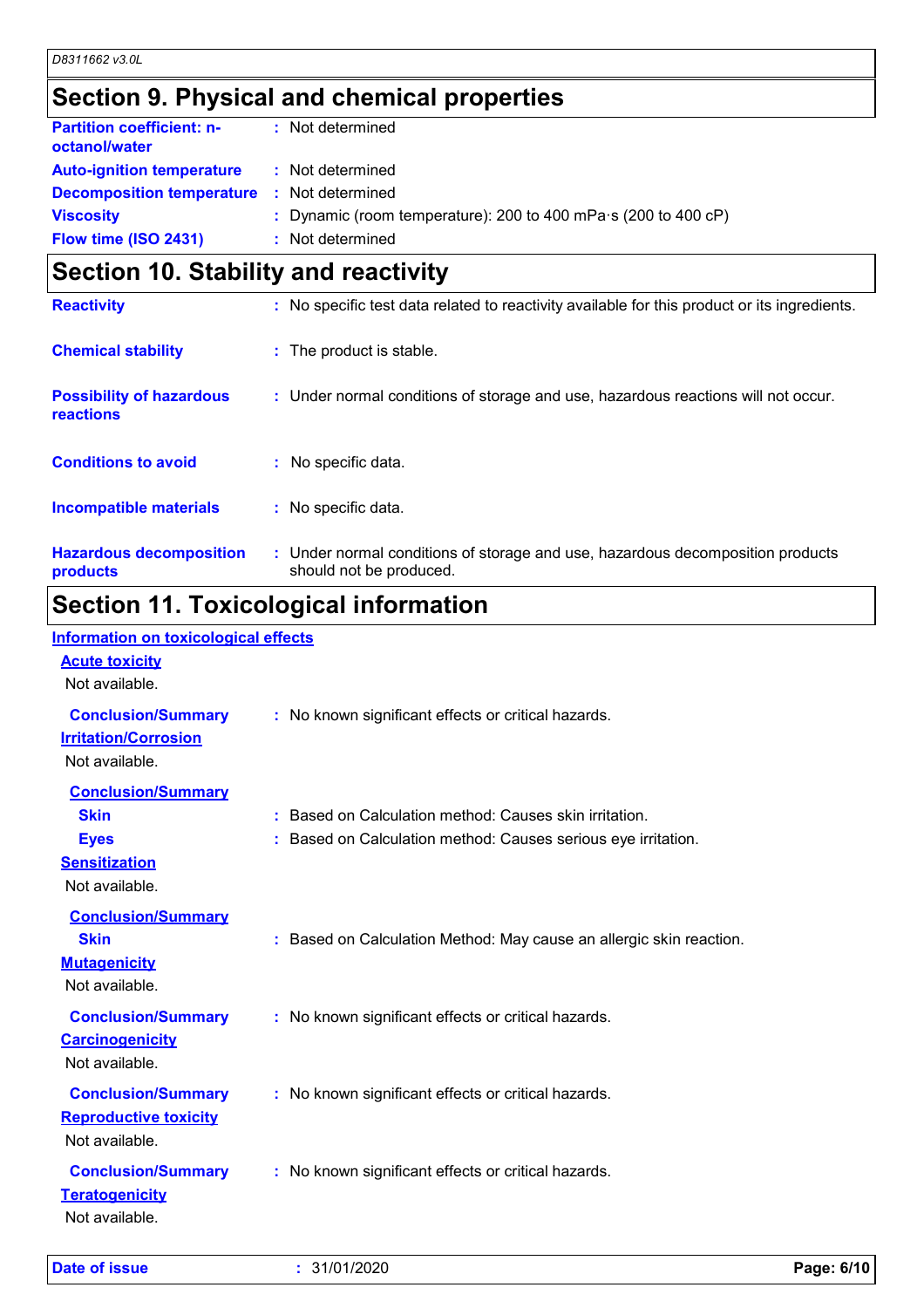### **Section 11. Toxicological information**

|                                                                                      | .                                                                                                      |
|--------------------------------------------------------------------------------------|--------------------------------------------------------------------------------------------------------|
| <b>Conclusion/Summary</b><br><b>Specific target organ toxicity (single exposure)</b> | : No known significant effects or critical hazards.                                                    |
| Not available.                                                                       |                                                                                                        |
| <b>Specific target organ toxicity (repeated exposure)</b><br>Not available.          |                                                                                                        |
| <b>Aspiration hazard</b><br>Not available.                                           |                                                                                                        |
| <b>Information on the likely</b><br>routes of exposure                               | : Not available.                                                                                       |
| <b>Potential acute health effects</b>                                                |                                                                                                        |
| <b>Eye contact</b>                                                                   | : Causes serious eye irritation.                                                                       |
| <b>Inhalation</b>                                                                    | : No known significant effects or critical hazards.                                                    |
| <b>Skin contact</b>                                                                  | : Causes skin irritation. May cause an allergic skin reaction.                                         |
| <b>Ingestion</b>                                                                     | : No known significant effects or critical hazards.                                                    |
|                                                                                      | <b>Symptoms related to the physical, chemical and toxicological characteristics</b>                    |
| <b>Eye contact</b>                                                                   | : Adverse symptoms may include the following:<br>pain or irritation<br>watering<br>redness             |
| <b>Inhalation</b>                                                                    | : No specific data.                                                                                    |
| <b>Skin contact</b>                                                                  | : Adverse symptoms may include the following:<br>irritation<br>redness                                 |
| <b>Ingestion</b>                                                                     | : No specific data.                                                                                    |
|                                                                                      | Delayed and immediate effects and also chronic effects from short and long term exposure               |
| <b>Short term exposure</b>                                                           |                                                                                                        |
| <b>Potential immediate</b><br>effects                                                | : Not available.                                                                                       |
| <b>Potential delayed effects</b>                                                     | : Not available.                                                                                       |
| Long term exposure                                                                   |                                                                                                        |
| <b>Potential immediate</b><br>effects                                                | : Not available.                                                                                       |
| <b>Potential delayed effects</b>                                                     | $:$ Not available.                                                                                     |
| <b>Potential chronic health effects</b>                                              |                                                                                                        |
| Not available.                                                                       |                                                                                                        |
| <b>Conclusion/Summary</b>                                                            | : Based on available data, the classification criteria are not met.                                    |
| <b>General</b>                                                                       | Once sensitized, a severe allergic reaction may occur when subsequently exposed<br>to very low levels. |
| <b>Carcinogenicity</b>                                                               | : No known significant effects or critical hazards.                                                    |
| <b>Mutagenicity</b>                                                                  | : No known significant effects or critical hazards.                                                    |
| <b>Teratogenicity</b>                                                                | : No known significant effects or critical hazards.                                                    |
| <b>Developmental effects</b>                                                         | : No known significant effects or critical hazards.                                                    |
| <b>Fertility effects</b>                                                             | : No known significant effects or critical hazards.                                                    |
|                                                                                      |                                                                                                        |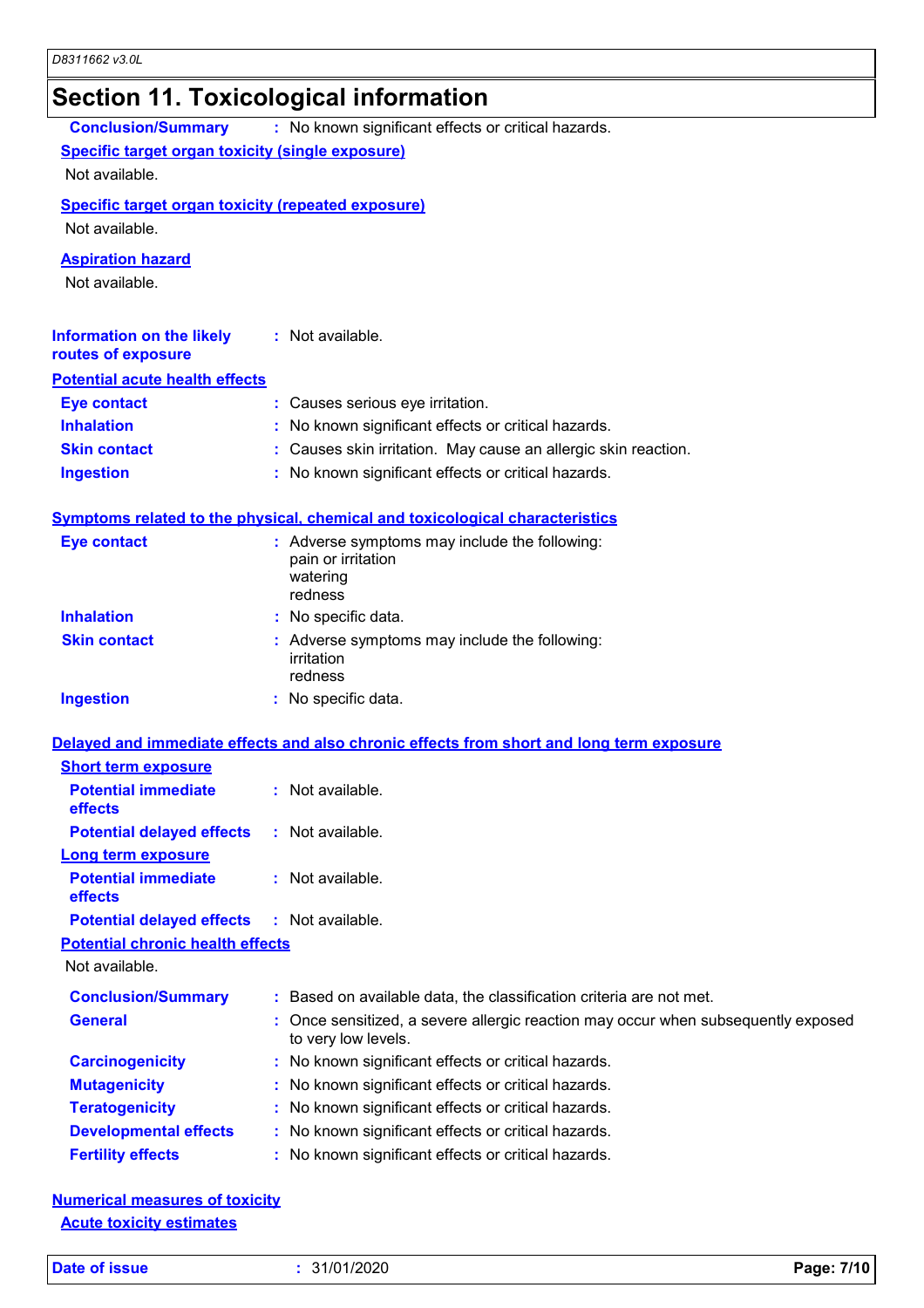### **Section 11. Toxicological information**

Not available.

### **Section 12. Ecological information**

#### **Toxicity**

Not available.

**Conclusion/Summary :** Based on available data, the classification criteria are not met.

#### **Persistence and degradability**

Not available.

#### **Bioaccumulative potential**

Not available.

| <b>Mobility in soil</b>                                 |                  |
|---------------------------------------------------------|------------------|
| <b>Soil/water partition</b><br><b>coefficient (Koc)</b> | : Not available. |

**Other adverse effects** : No known significant effects or critical hazards.

### **Section 13. Disposal considerations**

The generation of waste should be avoided or minimized wherever possible. Disposal of this product, solutions and any by-products should at all times comply with the requirements of environmental protection and waste disposal legislation and any regional local authority requirements. Dispose of surplus and nonrecyclable products via a licensed waste disposal contractor. Waste should not be disposed of untreated to the sewer unless fully compliant with the requirements of all authorities with jurisdiction. Waste packaging should be recycled. Incineration or landfill should only be considered when recycling is not feasible. This material and its container must be disposed of in a safe way. Care should be taken when handling emptied containers that have not been cleaned or rinsed out. Empty containers or liners may retain some product residues. Avoid dispersal of spilled material and runoff and contact with soil, waterways, drains and sewers. **Disposal methods :**

### **Section 14. Transport information**

|                                      | <b>ADG</b>               | <b>ADR/RID</b>           | <b>IMDG</b>              | <b>IATA</b>    |
|--------------------------------------|--------------------------|--------------------------|--------------------------|----------------|
| <b>UN number</b>                     | Not regulated.           | Not regulated.           | Not regulated.           | Not regulated. |
| <b>UN proper</b><br>shipping name    | $\overline{\phantom{0}}$ |                          |                          |                |
| <b>Transport hazard</b><br>class(es) | $\overline{\phantom{a}}$ | $\overline{\phantom{0}}$ | $\overline{\phantom{a}}$ |                |
| <b>Packing group</b>                 | $\overline{\phantom{a}}$ | $\overline{\phantom{0}}$ |                          |                |
| <b>Environmental</b><br>hazards      | No.                      | No.                      | No.                      | No.            |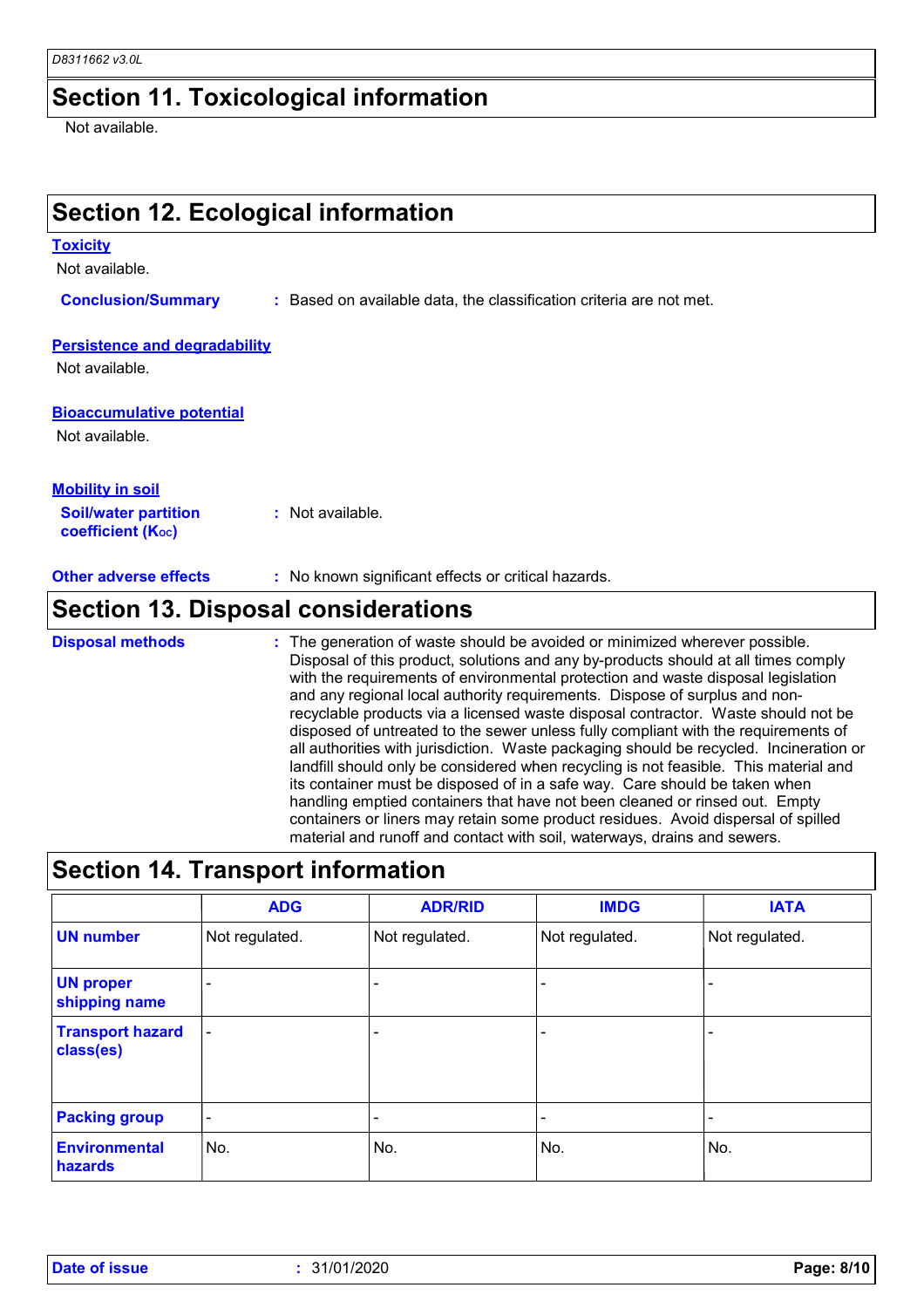#### **Section 14. Transport information**

| Special precautions for user : Transport within user's p |  |  |
|----------------------------------------------------------|--|--|
|----------------------------------------------------------|--|--|

remises: always transport in closed containers that are upright and secure. Ensure that persons transporting the product know what to do in the event of an accident or spillage.

**Transport in bulk according to Annex II of MARPOL and the IBC Code :** Not available.

### **Section 15. Regulatory information**

**Standard Uniform Schedule of Medicine and Poisons**

Not scheduled

| Model Work Health and Safety Regulations - Scheduled Substances |
|-----------------------------------------------------------------|
|-----------------------------------------------------------------|

No listed substance

| <b>Australia inventory (AICS)</b>                           | : All components are listed or exempted. |
|-------------------------------------------------------------|------------------------------------------|
| <b>New Zealand Inventory of</b><br><b>Chemicals (NZIoC)</b> | : All components are listed or exempted. |
| <b>HSNO Group Standard</b>                                  | : Cleaning Products (Subsidiary Hazard)  |
| <b>HSNO Approval Number</b>                                 | : HSR002530                              |
| <b>Approved Handler</b><br><b>Requirement</b>               | : No.                                    |
| <b>Tracking Requirement</b>                                 | : No.                                    |

### **Section 16. Any other relevant information**

| <b>Key to abbreviations</b>         | : ADG = Australian Dangerous Goods<br>ATE = Acute Toxicity Estimate<br><b>BCF</b> = Bioconcentration Factor<br>GHS = Globally Harmonized System of Classification and Labelling of Chemicals<br>IATA = International Air Transport Association<br>IBC = Intermediate Bulk Container<br><b>IMDG = International Maritime Dangerous Goods</b><br>LogPow = logarithm of the octanol/water partition coefficient<br>MARPOL = International Convention for the Prevention of Pollution From Ships,<br>1973 as modified by the Protocol of 1978. ("Marpol" = marine pollution)<br>NOHSC = National Occupational Health and Safety Commission<br>SUSMP = Standard Uniform Schedule of Medicine and Poisons<br>$UN = United Nations$ |
|-------------------------------------|------------------------------------------------------------------------------------------------------------------------------------------------------------------------------------------------------------------------------------------------------------------------------------------------------------------------------------------------------------------------------------------------------------------------------------------------------------------------------------------------------------------------------------------------------------------------------------------------------------------------------------------------------------------------------------------------------------------------------|
| Date of issue / Date of<br>revision | : 31/01/2020                                                                                                                                                                                                                                                                                                                                                                                                                                                                                                                                                                                                                                                                                                                 |
| <b>Version</b>                      | : 3.0                                                                                                                                                                                                                                                                                                                                                                                                                                                                                                                                                                                                                                                                                                                        |

#### **Procedure used to derive the classification**

| <b>Classification</b>                            | <b>Justification</b> |
|--------------------------------------------------|----------------------|
| <b>SKIN CORROSION/IRRITATION - Category 2</b>    | Calculation method   |
| SERIOUS EYE DAMAGE/ EYE IRRITATION - Category 2A | Calculation method   |
| <b>SKIN SENSITIZATION - Category 1</b>           | Calculation method   |

**References :** Not available.

**Indicates information that has changed from previously issued version.**

#### **Notice to reader**

**To the best of our knowledge, the information contained herein is accurate. However, neither the abovenamed supplier, nor any of its subsidiaries, assumes any liability whatsoever for the accuracy or completeness of the information contained herein.**

**Final determination of suitability of any material is the sole responsibility of the user. All materials may present unknown hazards and should be used with caution. Although certain hazards are described herein, we cannot guarantee that these are the only hazards that exist.**